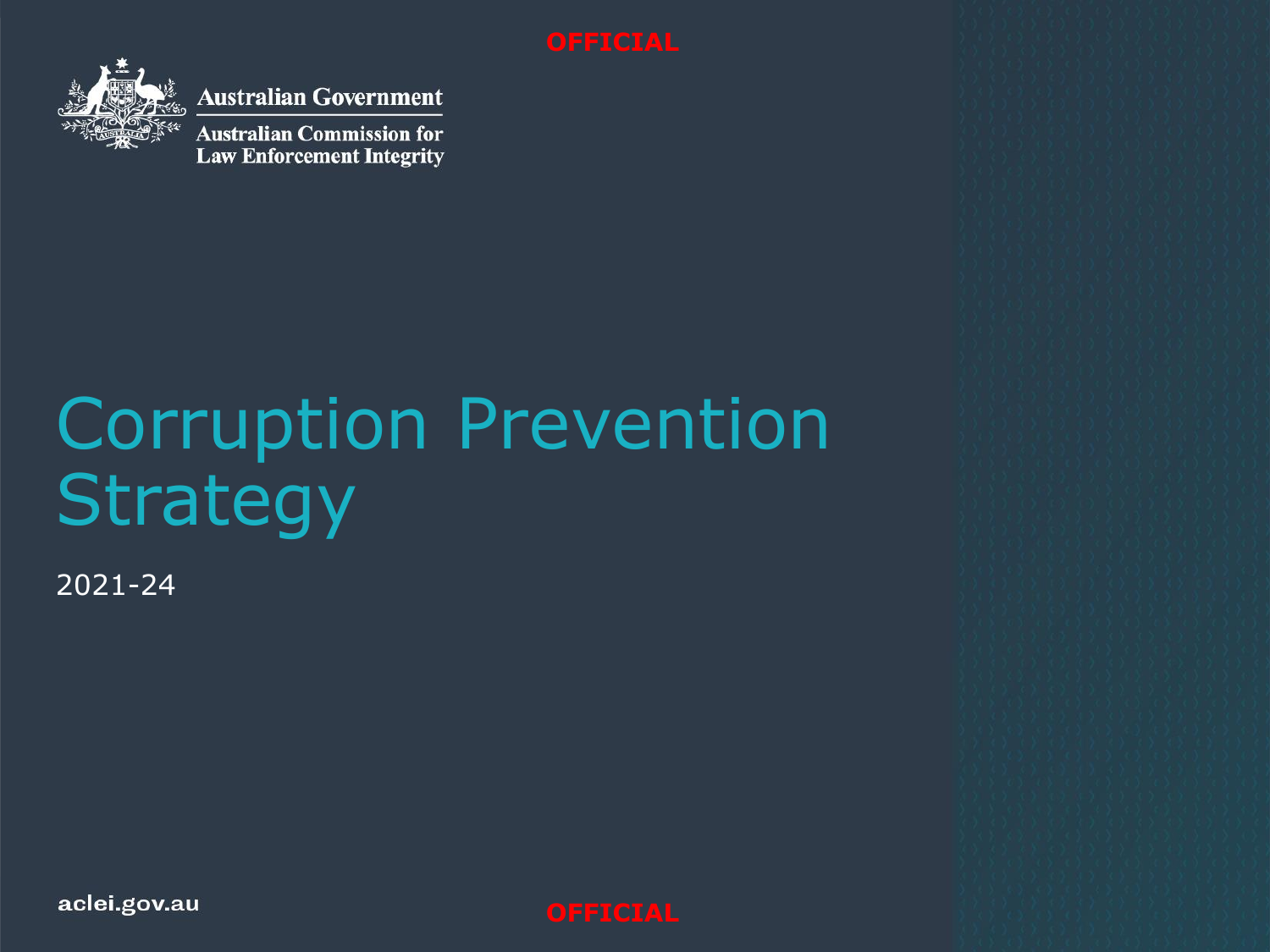# **Corruption prevention is one of the Integrity Commissioner's core functions, and essential to ACLEI's vision, purpose and objectives**

ACLEI's vision is to ensure trusted Commonwealth law enforcement agencies (LEAs) where corruption is prevented and exposed

ACLEI's purpose is to make it more difficult for corruption in designated LEAs to occur and remain undetected

ACLEI's objective is to provide assurance to the Australian Government that LEAs and their staff act with integrity by detecting, investigating and preventing corruption

Corruption prevention is one of 4 key activities we undertake to deliver on our purpose and objective, and is one of the IC's functions under the LEIC Act. We prevent corruption through:

**OFFICIAL**

Identifying and disseminating information on corruption vulnerabilities and risks to partner agencies and the public, including through training and outreach

Providing tailored assistance to LEAs to detect corrupt conduct and mitigate risks

Specialist projects on emerging corruption threats and innovative approaches to prevention

Engaging with the Australian Parliament, agencies and the public – to provide assurance and to deter others from engaging in corruption

#### aclei.gov.au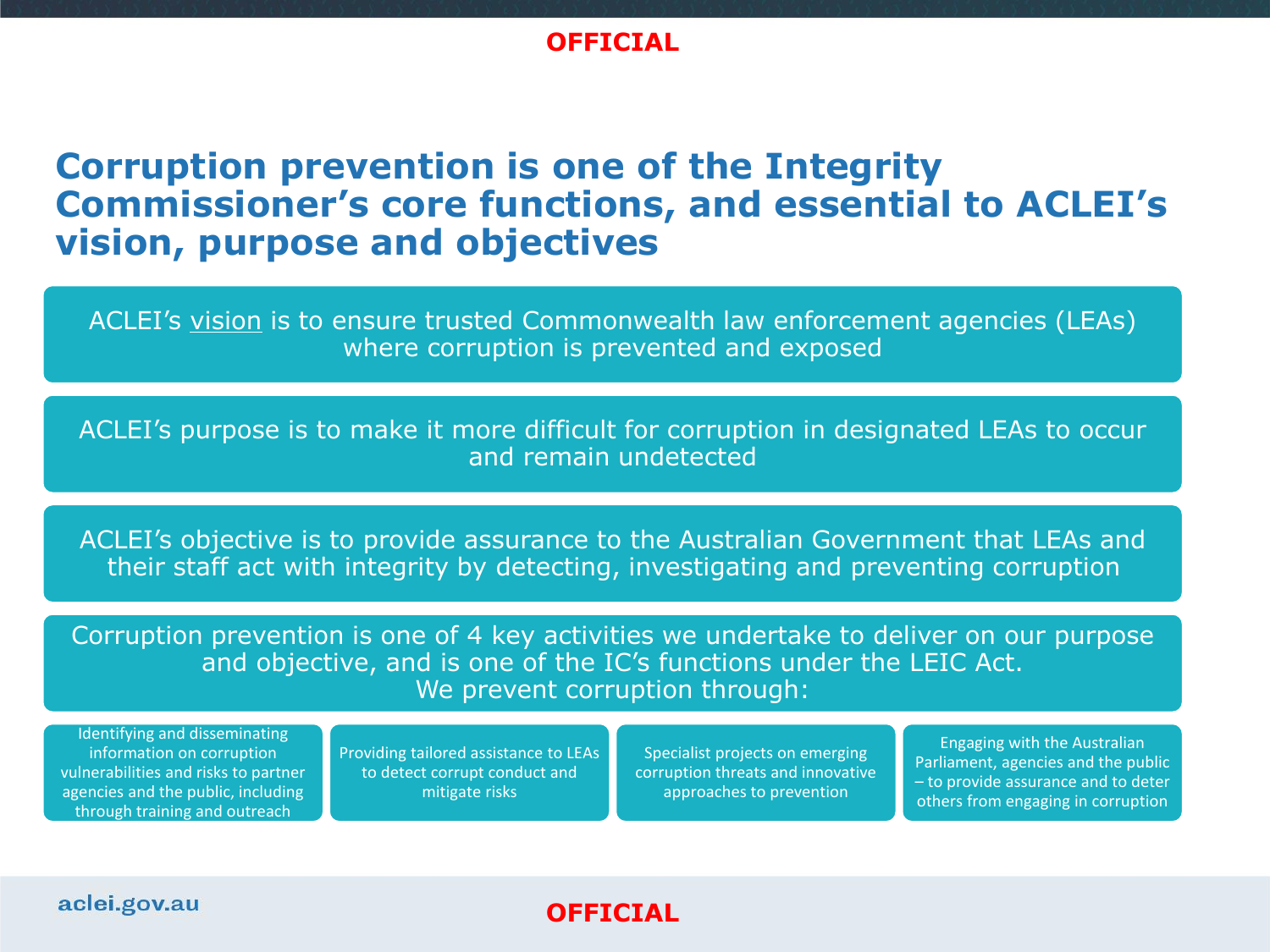# **The Corruption Prevention team works closely across ACLEI to deliver our outcomes**

#### **Corruption Prevention**

- •Provide corruption prevention (CP) policy advice and products to strengthen agency integrity frameworks and position ACLEI as an integrity leader
- •Contribute to the identification of trends and vulnerabilities, including through corruption prevention observations in reports under s54 of the LEIC Act
- •Is the ACLEI coordination point for training resources, agency feedback surveys and a forward calendar of integrity outreach
- •Support ACLEI's contribution to APS, Australia-wide and international integrity and anti-corruption policy development

#### **Legal**

**Security**

- •Manage and advise on legal risk associated with investigations and administrative outcomes under the LEIC Act
- •Prepare s54 LEIC Act reports on ACLEI investigations, which include corruption prevention observations

#### **Intake & Assessments**

**People & Culture / Finance, Property &** 

integrity practices

•Support ACLEI's integrity framework, ensuring we are an exemplar in terms of corruption prevention and

•Through referrals and notifications, and the assessments process, identification of vulnerabilities within agencies and communication of specific risks and prevention advice in relevant correspondence, as appropriate.

#### **Operations Support, Coordination and Agency Investigations**

- •Engage with agencies on the investigations they are undertaking alone and identify opportunities to intervene early to prevent and mitigate corruption risk, as part of the quarterly review process
- •Contribute to the identification of trends and vulnerabilities identified through s66 LEIC Act agency investigation reports

#### **Strategic Intel & Data Analysis**

- •Deliver intelligence and insight through targeted intelligence and data analysis projects which contribute to identifying ongoing corruption vulnerabilities and trends
- •Work collaboratively with CP to help produce CP projects through the provision of data and intelligence

#### **Governance and Engagement**

- •Support ACLEI's engagement with government and the Parliament, ensuring that ACLEI's work detecting, investigating and preventing corruption is transparent and accountable
- •Support corruption prevention awareness raising through expert media and communications support

#### **Operations teams**

•Through investigation of individual cases, identification of vulnerabilities within agencies

#### aclei.gov.au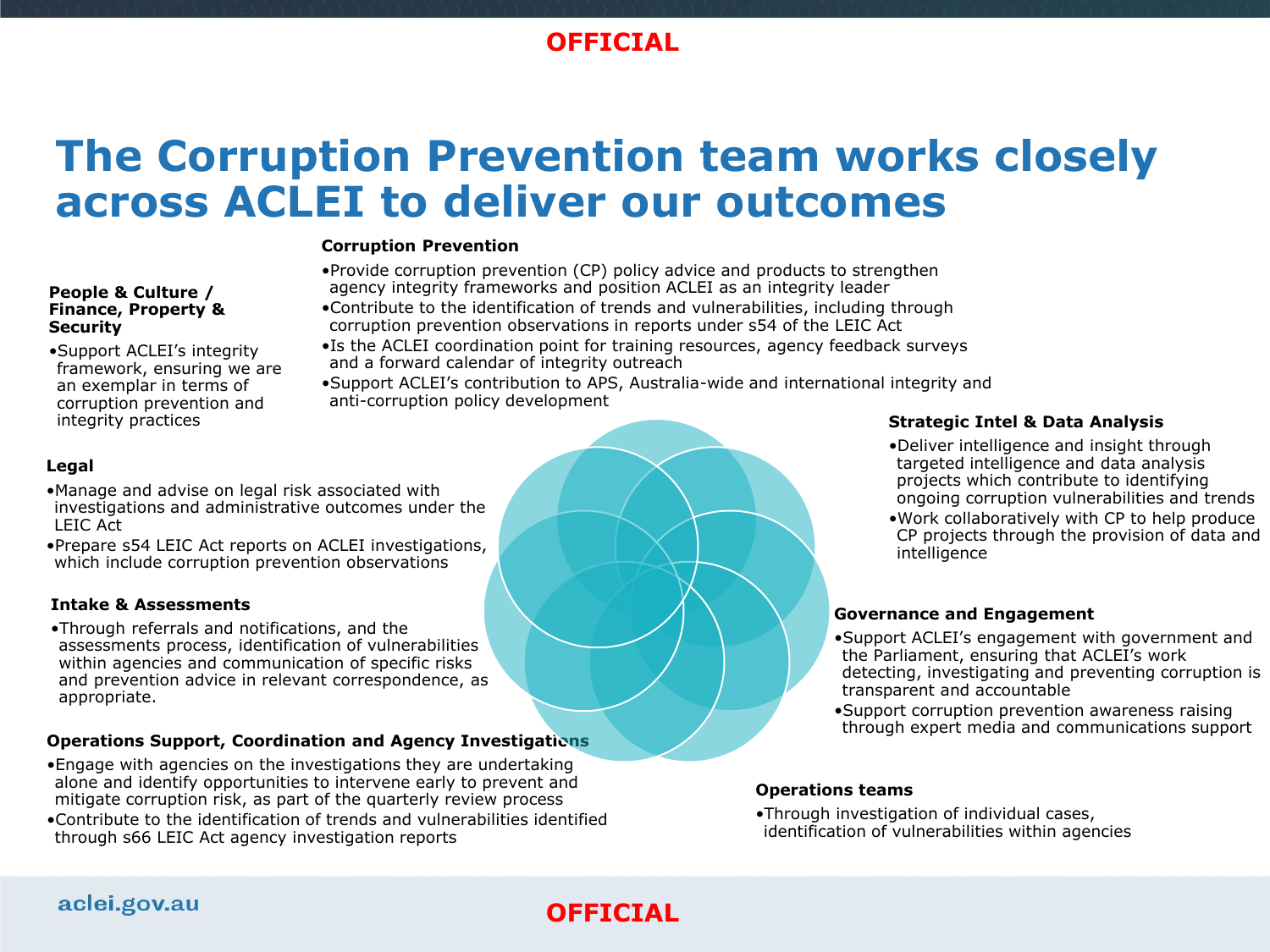# **Our corruption prevention work has value for a range of stakeholders**

#### **Within ACLEI:**

- Our understanding of corruption vulnerabilities, trends, and prevention best practice and our corruption prevention observations inform our internal integrity framework, by applying the 'glass house test'

#### **LEIC Act agencies:**

- We design targeted corruption prevention advice and activities to assist LEIC Act agencies to address corruption risks and vulnerabilities identified through our investigations

#### **Other APS Agencies:**

- Our objective is to share corruption risks and prevention insights broadly across the APS
- We undertake joint projects (e.g. APSACC 2022) and share approaches

**State and Territory Integrity Agencies:** - We share the corruption prevention work of State and Territory integrity agencies at a Commonwealth level

#### **Commonwealth Integrity Agencies:**

- We partner with other Commonwealth integrity agencies to amplify the impact of our respective integrity work and disseminate our insights into corruption risks and vulnerabilities

**International anticorruption fora and foreign anticorruption agencies:**

- We engage in international anticorruption fora to share good practices in corruption prevention and contribute to the development of integrity policy and best practice

#### aclei.gov.au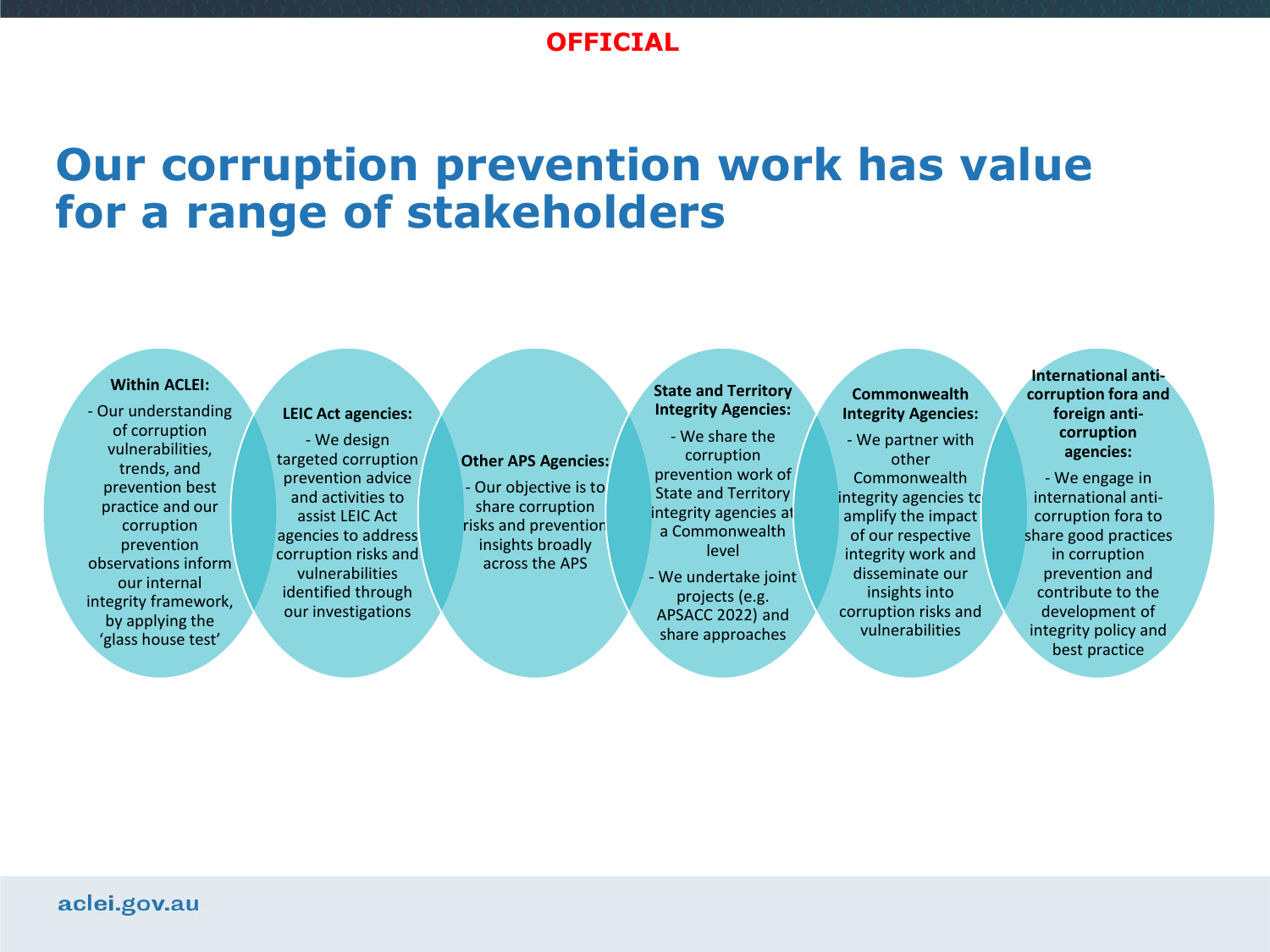# **Over the next 3 financial years, our CP efforts will focus on delivering the following outcomes:**

#### **2021-22: Building ACLEI capability and capacity**

Building the Corruption Prevention Team.

Refining our internal processes for contributing to and drawing insights from investigations, intelligence and data.

Establishing and maintaining strong stakeholder relationships, including refreshing and refocusing the Corruption Prevention Community of Practice and building strong relationships with key agencies across the APS.

Building our understanding of agency needs and practices.

**Our thematic focus is on misuse of information, corruption in contracting out to service providers, ongoing employment suitability and grooming.**

#### **2022-23: Developing benchmarks and best practice**

Benchmarking integrity principles and maturity levels to develop a baseline for our future corruption prevention work (Integrity Principles Project).

Delivering regular learning and development and awareness raising sessions for agencies and coordinating broader ACLEI outreach.

Building an online library of integrity resources.

Contributing to APSACC 2022, G20 Anti-Corruption Working Group, OECD, APEC and UN integrity bodies.

Working in partnership with key APS agencies to disseminate corruption risk and prevention learnings more broadly across the public sector.

**Our thematic focus will be informed by trends and vulnerabilities identified in the previous year and will include employment and ongoing suitability, managing conflicts of interest and procurement.**

#### **2023-24: Embedding and amplifying our learnings**

Continuing to deliver regular corruption prevention outreach, alongside targeted projects.

Supporting agencies to implement integrity best practice and assess maturity.

Leveraging our links with other APS agencies to support improved integrity frameworks and better understanding of corruption vulnerabilities across the public sector.

Maturing the measures we apply to assess the impact of our corruption prevention work.

**Our thematic focus will be determined based on trends identified during the previous 2 years and agency needs as identified in an annual survey.**

#### aclei.gov.au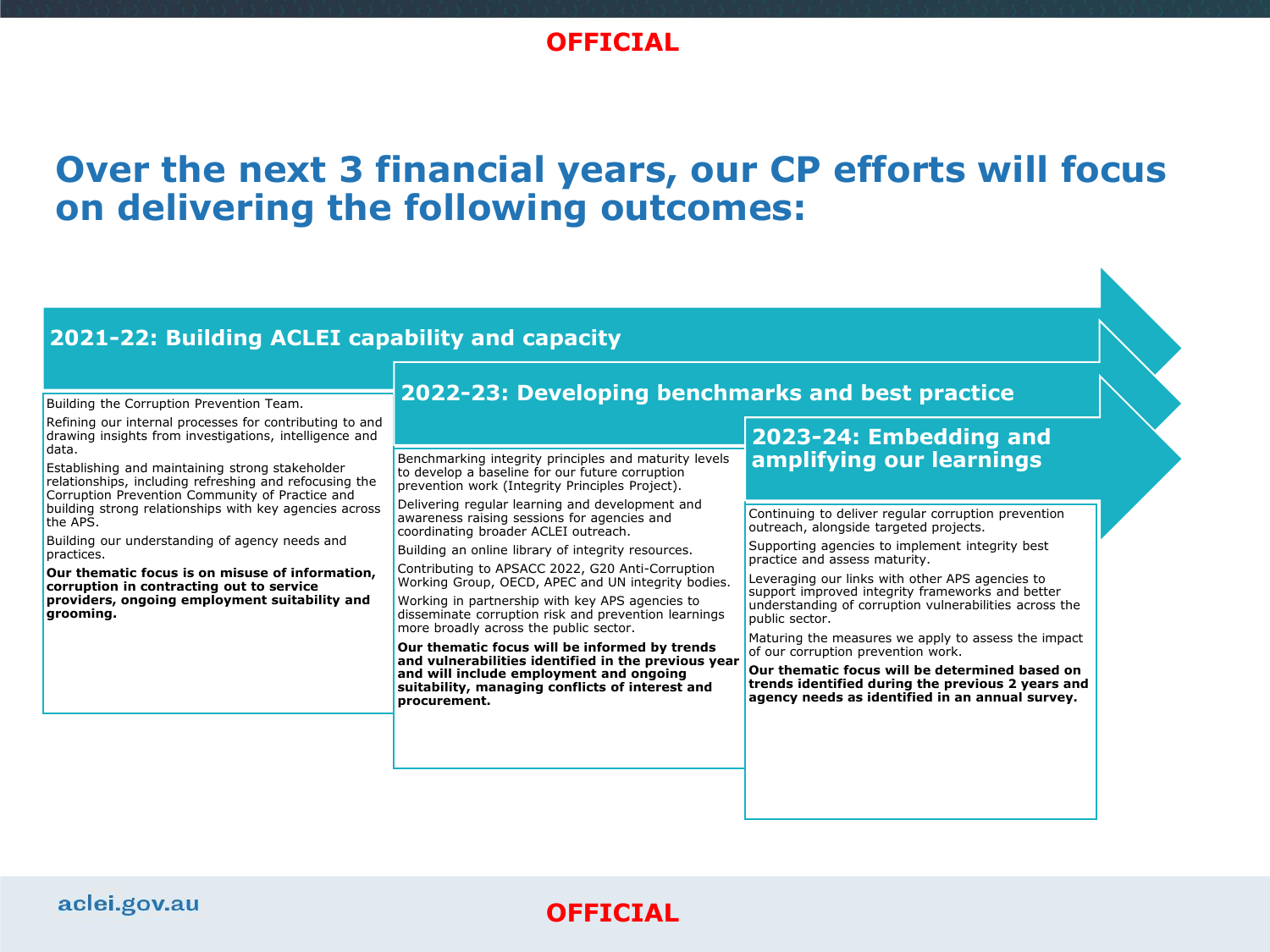# **We deliver on our outcomes through a mix of activities**

Identifying and disseminating **information on corruption vulnerabilities and risks** to partner agencies and the public

•For example, through corruption prevention observations in reports under s54 of the LEIC Act, regular vulnerabilities briefs and coordinating ongoing ACLEI outreach and training

Providing **tailored assistance to and engagement with** agencies and the public, to detect and mitigate corrupt conduct, and to provide assurance

•For example, following active investigations to assist agencies to mitigate ongoing corruption risks and hosting the Corruption Prevention Community of Practice.

Delivering **specialist projects** on emerging corruption threats and innovative approaches to prevention

•For example, curating and developing resources on priority themes to assist agencies to address emerging issues or enhance the effectiveness of their corruption prevention efforts

**Engaging** with the Australian Parliament, and Australian and international integrity fora to contribute to the development integrity policy and best practice

•For example, by contributing to Parliamentary inquiries and international fora such as the G20, OECD, UN and APEC.

**Creating** partnerships with other Commonwealth initiatives in order to amplify our corruption prevention and integrity expertise/learnings across the public sector

For example, hosting / contributing to APSACC, developing joint projects / workshops / messaging, leveraging other agencies to promote ACLEI initiatives (and vice versa)

#### aclei.gov.au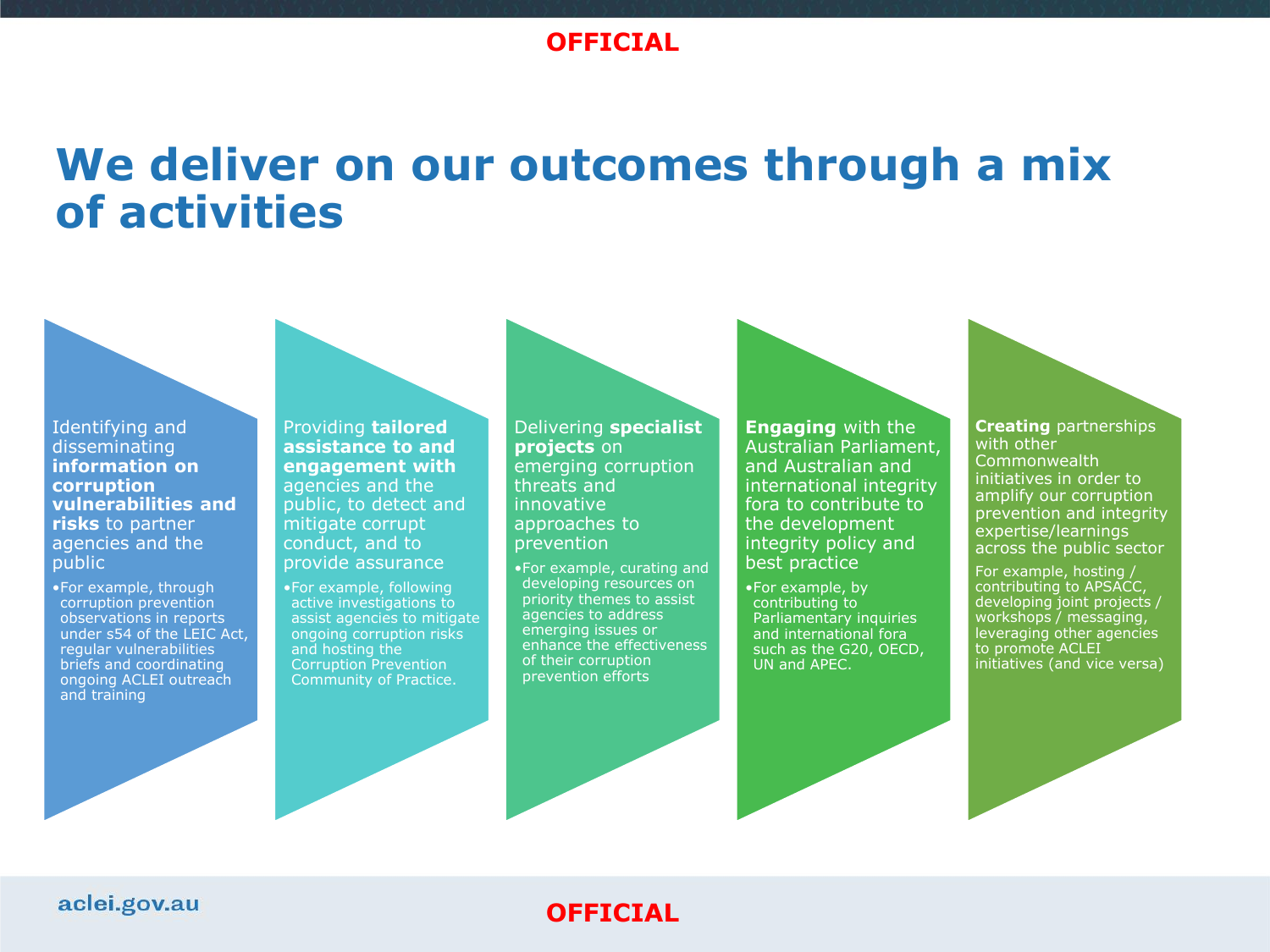# **Our overarching CP priorities are aligned with ACLEI's strategic direction, and take into account the needs of our agencies and identified corruption vulnerabilities and trends**

# **Each year we will identify thematic areas around which to focus our business as usual and priority project work**

### **Agency needs**

- Our agencies have indicated they would value:
	- Regular trends analysis
	- Targeted integrity training
	- Communications products (newsletter; factsheets; webinars)
	- Guidance on integrity frameworks

### **Thematic issues**

- For example, specific vulnerabilities and trends of relevance to all agencies identified from past investigations under the LEIC Act include:
	- Misuse of information
	- Ongoing suitability
	- Grooming and reach-back
	- Managing conflicts of interest
	- Corruption in procurement
	- Abuse of office

#### aclei.gov.au